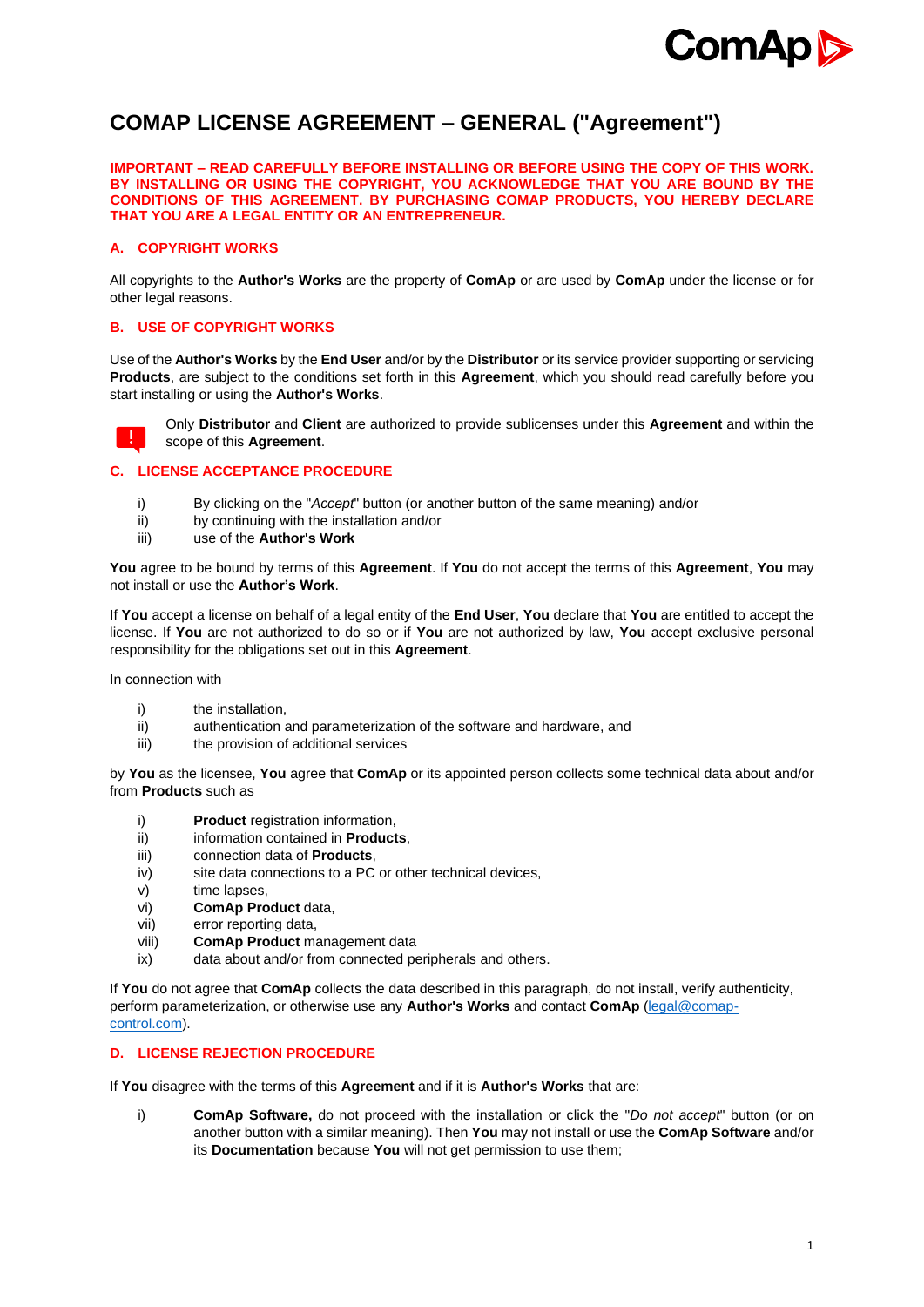

- ii) Captured/stored on a physical device, return the **Author's Work** including the physical device (if applicable) to **ComAp´s** registered office or its subsidiary or **Distributor** or other person authorized to represent **ComAp** because **You** did not receive permission to use **Author's Works**;
- iii) expressed in any other way perceivable by human senses, stop using **Author's Works** immediately and if it follows from the nature of the Author´s Work, delete it or return the **Author's Work** to **ComAp´s** registered office or its subsidiary or **Distributor** or other person authorized to represent **ComAp** because **You** are not permitted to use **Author's Works**.

## **E. USE OF COPYRIGHT WORKS**

1.1. **Author's Works** may only be used by **You** for the purposes listed below, including, but not limited to:

1.1.1. Controlling and monitoring **ComAp Products** by installing on a PC or other technical devices (such as tablets or cell phones) as specified in the **Technical Documentation**; or

1.1.2. Use in accordance with **Technical Documentation** when it comes to **ComAp Software**; or

1.1.3. According to their nature for **Author's Works** not specified in this clause.

## **1. DEFINITIONS**

**Additional License** – license provided by **You** to **ComAp**;

**Agreement** – an agreement concluded between **You** and **ComAp** or ComAp´s authorized representative (**Distributor**, **Client**) or based on the terms specified in this ComAp License Agreement.

**Author´s Work** – **ComAp Software**, **ComAp Products** and other authors' works of **ComAp**, relating, in particular to all content contained therein and any related **Documentation**.

**CCI** – ComAp Cloud Identity means single access point for selected **ComAp** cloud services and applications.

**Client** – means customer of **ComAp** with the right to provide sublicenses for **Author´s Works**.

**ComAp** - means ComAp a.s., U Uranie 1612/14a, 170 00 Prague or, if so specified in these Agreement its subsidiaries and sales affiliates belonging to the **ComAp Group**.

**ComAp Control Systems Software** – ComAp Software that is an integral part of **ComAp Products**.

**ComAp Group** – meaning ComAp a.s. (Czech Republic), ComAp's subsidiaries, sales offices, and controlled affiliates.

**ComAp Products** – means hardware and/or Services, which **ComAp** offers under the name of **ComAp**.

**ComAp Software** – all software whose copyright and/or proprietary rights belong to **ComAp** or for which **ComAp** may license or sublicense or distribute them under the name of **ComAp**.

**Customer Portal** – a place for registration of persons interested in specific information on **ComAp Products**  including current **Documentation** and current versions of **ComAp Software** available through **CCI**.

**Distributor** – means a person or a company cooperating with **ComAp** and selling **ComAp's Products** and/or **Services** in accordance with a distribution agreement.

**Documentation** – all related **Technical Documentation** and/or related documentation to **ComAp Software**.

**End User** – any entrepreneur that uses the **Author´s Works** within its products or solutions on the basis of a legitimately obtained license.

**GTC** – Global Terms and Conditions for Sale of Products and Provision of Services as amended.

**Information** – means any **ComAp** information, whether written or oral, which has a confidential nature including information concerning **Author's Work** and including any information disclosed prior to the date of this **Agreement**.

**Open Source Software** – has the meaning set forth in article 13 of this **Agreement**.

**Product Registration** – a process that may be available through the **CCI** or **Customer Portal** or through other **Services** offered by **ComAp**. **ComAp Products** or **Services´** use can be conditioned by **Product Registration**. **Products** – means **ComAp Software** and **ComAp Products**.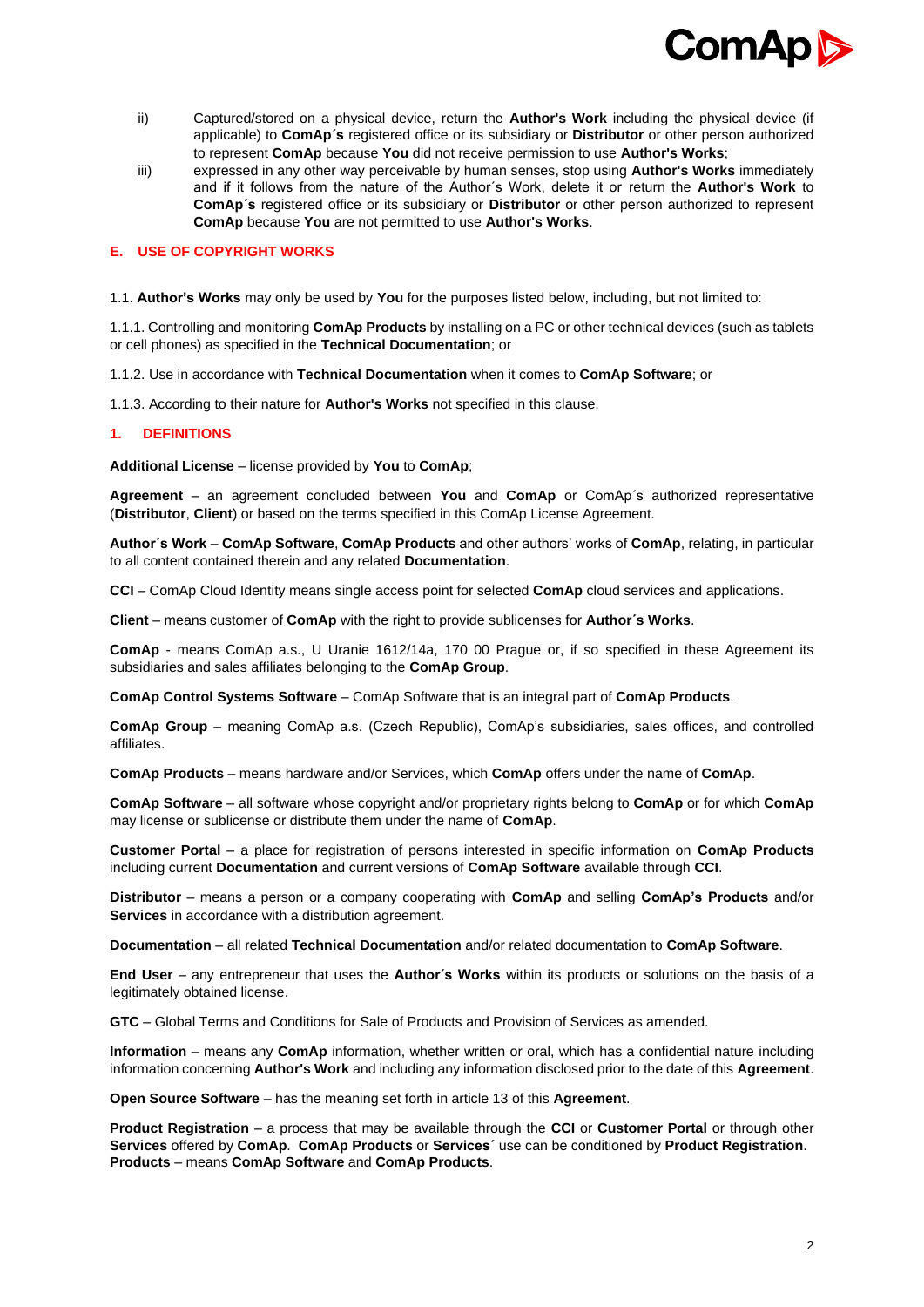

**Service** – any service with a meaning under **GTC** or available in the **CCI**.

**Service partner** – is a person who can provide services under a service partnership agreement, incl. software installation

**Software Documentation**– means all documentation related to **ComAp Software**, whether it describes its functionality or how to use it.

**SW keys** – tools (hardware or software) used to make stand-alone software applications available, whether freely or paid for, and intended for use with **ComAp Products**.

**Technical Documentation** – any related documentation and design documentation (including user manuals and specifications) whether provided separately or to **ComAp Products**.

**You** – authorized user of **Author´s Work** under license or sublicense (**End User** and **Distributor**).

## **2. LICENSE**

- 2.1. **ComAp** grants to **You** a non-exclusive, non-transferable license to use the **Author's Work** which:
- 2.1.1. is **ComAp Software** and is used on a computer or other technical device that meets the minimum installation requirements specified in the installation and instructions for using in the **Documentation** and complies with the terms of this **Agreement**; or
- 2.1.2. is the **Documentation**; or
- 2.1.3 is not **ComAp Software** or the **Documentation** and is used in a manner appropriate to the nature of such **Author's Work**, and in accordance with any/the **Documentation** which may be part of the **Author's Work**.
- 2.2. **You** may use the **Author's Works** only for the purposes described herein and **You** must not use it for the benefit of third parties or allow third parties to access the **Author's Works**, and in the case of **ComAp Software**, **You** may not use it as part of office computer programs.
- 2.3. **You** may use **ComAp Software**, only with **ComAp Products**, such **Author's Works** are not intended, usable, or licensed for any other purpose.
- 2.4. **ComAp** may grant to **Distributors** or **Clients** a consent to install of **ComAp Software** (including the provision of **Documentation**) only to authorized **End Users**. **ComAp's Products** under the terms and conditions of this **Agreement**, provided that the **Distributor** or the **Client** or the **Service partner**, informed in advance the **End User** and any relevant person or entity whose information technologies may become a part of the authentication check or **Product Registration**.
- 2.5. **You** are entitled to use any and all relevant **ComAp Software** updates published by **ComAp** on its website or in the **Customer Portal** from time to time. This authorization may be limited by the **Product Registration** condition.
- 2.6. **ComAp** will be entitled to collect and store data related to the installation, parameterization, authentication, and **Product Registration** and to keep log of such data for the purpose of locating the registration process or **Products Registration** and for the purpose of providing services for **ComAp Products**.
- 2.7. Notwithstanding the above, this **Agreement** does not restrict or prevent **You** from exercising any other rights to any **Open Source Software** (as defined in a separate article of this **Agreement**) and related documentation and materials, either at **Your** request or, as provided by **ComAp Software** in accordance with applicable **Open Source Software** licenses for such code, documentation, and materials.

## **3. OWNERSHIP**

- 3.1. Copyright and other intellectual property rights of any nature, anywhere in the world, to the **Author's Works**  are and will remain the property of **ComAp** (or owned by any third party licensors from which **ComAp** has acquired the rights to the distribution) and only **ComAp** has the right to provide the license to third parties.
- 3.2. **You** acknowledge that **You** have been granted a license to use the **Author's Work** only in accordance with the explicit terms of this **Agreement**, and not beyond their scope or otherwise.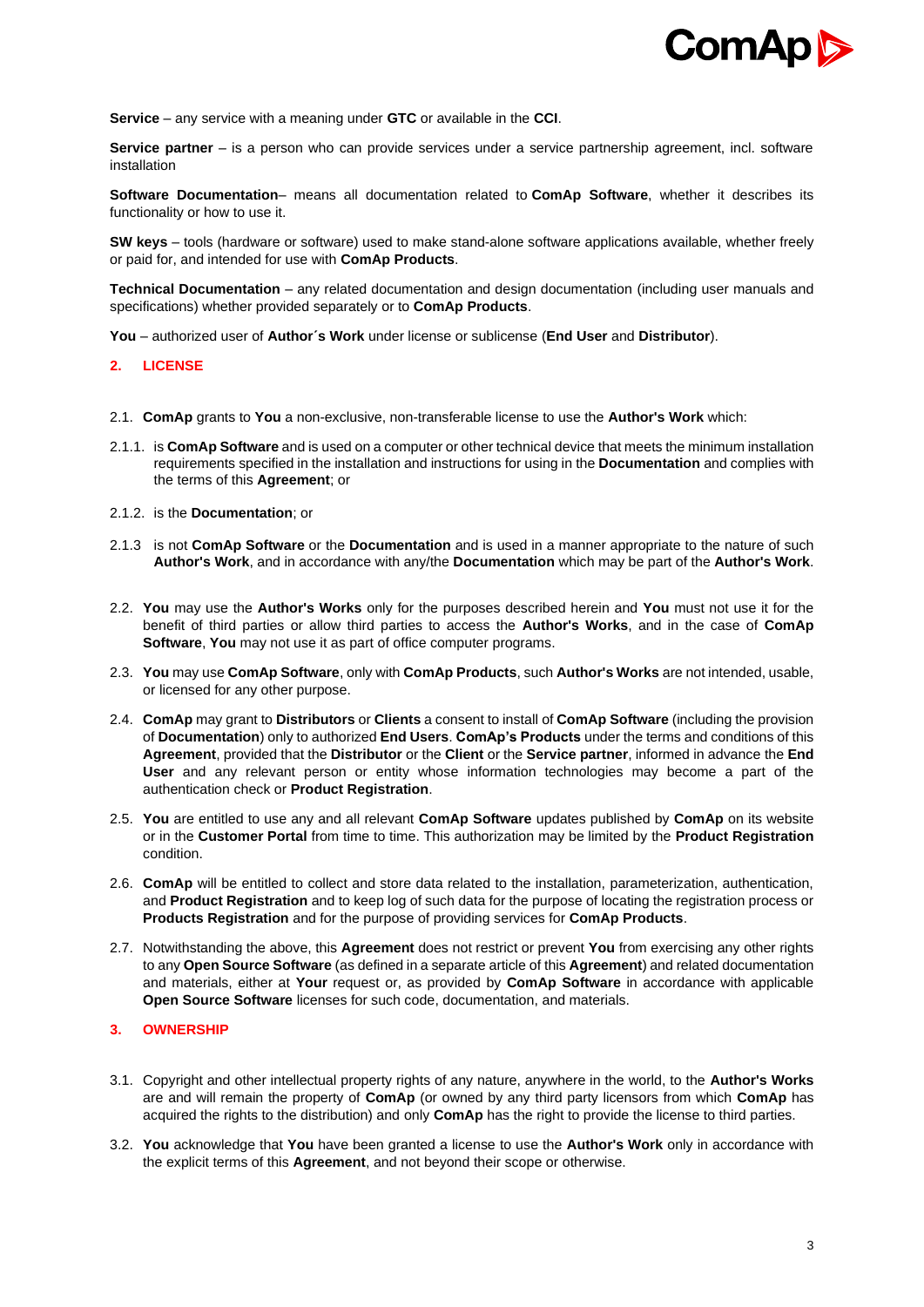

- 3.3. This **Agreement** does not give rise to any right, title or claim to **ComAp Software** unless this is provided for in this **Agreement**. Licenses for the **Author's Work** are granted only to **You**, and **You** may not lease, sublicense, sell, assign, suspend, transfer or otherwise dispose of them, whether temporarily or permanently unless **You** have obtained such authorization under a prior written consent of **ComAp** or if authorized under this **Agreement**.
- 3.4. **You** may not assign the benefit or liability under this **Agreement** without the prior written consent of **ComAp**.
- 3.5. **You** are not authorized to transfer the **Author's Works**, (if their nature allows it), via any network, online service, or between any device(s) unless it is an authorized transfer of **Author´s Works** to **ComAp products**., however, **You** may use **ComAp Software** including its **Documentation** to encode or authenticate other software that may be transmitted.

## **4. EXTENT OF PERMITTED REPRODUCTIONS**

- 4.1. **You** may only make such number of copies of the **ComAp Software** as are necessary for back up and disaster recovery. For other **Author's Works** whose nature allows it, **You** may make a copy only for **Your** own use. Any such copies are subject to the terms of the Czech Authorship Act 121/2000 Coll., as amended, and this **Agreement** and all originals and copies must be kept in **Your** possession. **You** are required to ensure that all of these copies are labelled as "**ComAp**".
- 4.2. Except to the extent and in the circumstances expressly required to be permitted by **ComAp,** by law or this **Agreement**, **You** shall not alter, modify, adapt, interfere with or translate the whole or any part of the **ComAp Software** and underlying algorithms in any way at all, nor decompile, disassemble or reverse engineer nor attempt to do any of these acts.

# **5. PERMITTED USE OF COMAP SOFTWARE AND TECHNICAL DOCUMENTATION**

- 5.1. When disposing of any equipment on which the **ComAp Software** are installed, **You** shall remove **ComAp Software** form the equipment prior to disposal and take other all steps necessary to prevent the **ComAp Software** being distributed to, or falling into the hands of, third parties.
- 5.2. **Products** must not be used, wholly or in part, in connection with the development, identification or dissemination of chemical, biological or nuclear weapons or the development, production, maintenance or storage of missiles capable of delivering such weapons. **Distributors** and **Clients** will be responsible for any regulation adopted by the UN, USA and or EU authorities regulating the regime for the control of exports, transfer, brokering and transit of dual-use (military/civilian) items.
- 5.3. This **Agreement** is expressly made subject to any regulations, orders or other restrictions on the export from the Czech Republic of software or information about such software which may be imposed by the Czech Republic, from time to time.

## **6. SOFTWARE KEYS**

- 6.1. **SW keys** are intended only for use by legal entities or entrepreneurs. By purchasing **SW keys** from **ComAp**, **You** hereby declare that **You** are a legal entity or an entrepreneur.
- 6.2. Additional conditions for the use of SW keys can be specified in other separate documents (e.g. offer).

# **7. EXCLUSIONS AND ACKNOWLEDGEMENTS**

- 7.1 **You** acknowledge that if **ComAp Software** is subject to this **Agreement**, then **ComAp Software** is not custom-built and has not been developed to meet **Your** or any **End Users**' individual requirements. **You**  acknowledge that **You** are acquainted with the **Documentation** for **ComAp Products** and this **Agreement**.
- 7.2. **You** acknowledge that **ComAp Software** is intended and applicable for control, operation and monitoring only together with the **ComAp Products**. **ComAp Software** shall not be used for any other purpose.
- 7.3. **You** acknowledge that **ComAp Software** shall be used only by individuals with suitable qualifications, proper training and are competent to use **ComAp Software** correctly. **You** shall be responsible for any use of **ComAp Software** by individuals who are not adequately qualified, trained or competent.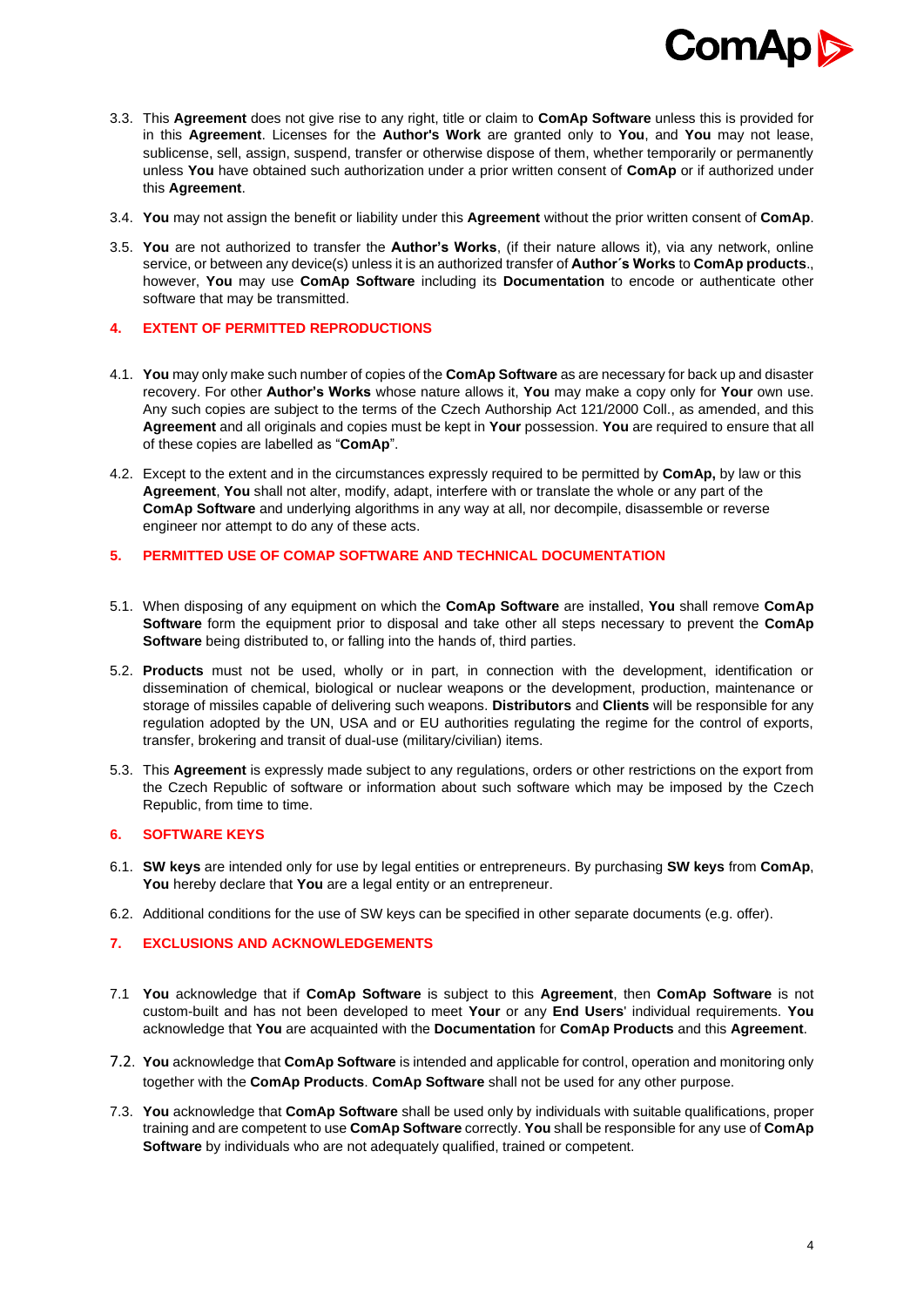

- 7.4. **You** shall ensure that people operating or supervising the operation of **ComAp Software** do so in accordance with any guidance on the use of **ComAp Software** issued by **ComAp** from time to time.
- 7.5. **You** acknowledge that **ComAp** has not carried out any training and shall have no obligation to provide any training to **You**. Any training to be carried out shall be in advanced agreed with **ComAp** under a separate agreement and usually for a fee.
- 7.6. **ComAp** acknowledges that **Products** and **Documentation** are not intended for any use in connection with nuclear technology. **ComAp** does not warrant that the use of the **ComAp Software** will meet **Your**  requirements or that the operation of **ComAp Software** will be error free. **ComAp** shall have no obligation to check **ComAp Software** for viruses, malware, or presence of any other harmful code.
- 7.7. All terms, conditions, warranties and other matters which may be implied by statute or common law (except for the conditions implied by section 12 of the Sale of Goods UK Act 1979) including the implied conditions, warranties or other terms as to satisfactory quality, fitness for purpose and the use of reasonable skill and care are excluded to the fullest extent permitted by law. Accordingly, except as expressly set out in this **Agreement**, **ComAp** shall have no liability of any nature whatsoever to **You**.
- 7.8. If:

i) there will be an intervention in any way to **Author's Works** of **ComAp** by anyone under **Your** control or caused by **You**, and it is irrelevant, whether the intervention is authorized or not, and the outputs of this intervention will have features of authorship; or

ii) any person belonging to the **ComAp Group**, or any other individual/entity other than **ComAp** develops or otherwise makes available **Author's Works** dedicated for **ComAp Products** or included in **ComAp Products**, or has already done so, **You** are obliged to ensure the **Additional License** the all rights to use the work by **ComAp** are provided by the authors of such work, without any limitation of quantity, territory or time, by all means of use, whether already known or not, in any form, whether tangible or intangible, whether permanently or temporarily recordable or non-recordable

**ComAp** reserves the right to grant sublicense to the **Additional License** under the same conditions. **ComAp** reserves the right not to use the **Additional License** according to this clause. If the **Author's Works** under this clause is provided as **Open Source Software**, then all affected entities are also required to comply with the **Open Source Software** license and **ComAp** licensing rules for **Open Source Software**.

7.9. **ComAp** cloud services are usually accessible through **CCI** on the basis of registration and are governed by their own terms and conditions.

## **8. LIABILITY**

- 8.1. Notwithstanding any other provision of this **Agreement**, **ComAp** does not seek to limit or exclude its liability to **You** for death or personal injury resulting from its own or its employees' negligent act or omission or wilful misconduct or for fraudulent misrepresentation.
- 8.2. **You** acknowledge that the exclusions and limitations of liability set out in this clause 8 reflect the terms and where applicable, the price paid for the right to use of the **Author's Works**.
- 8.3. Subject to clause 8.1, **ComAp**'s liability to **You** in respect of all claims, losses, damages, costs, charges, expenses, liabilities, demands, proceedings and actions (whether arising in contract, tort, negligence, breach of statutory duty or otherwise) in respect to **Products** and **Documentation** and any breach of this **Agreement**  or any representation, statement (other than fraudulent misrepresentation) or tortious act or omission including any negligence arising under or in connection with this **Agreement** is excluded.
- 8.4. Subject to clause 8.1, **ComAp** shall not be liable for any loss arising out of any failure by **You** to keep full and up to date security copies of **Your** computer programs and data in accordance with best computing practice or for any loss caused by **Your** failure to comply with the terms of this **Agreement**.
- 8.5. Subject to clause 8.1, **ComAp** shall not be liable for any loss arising out of any failure by **You** to comply with the provisions of clauses 7.1 to 7.6 (inclusive) or out of any of the matters referred to in clauses 7 and 8.
- 8.6. **COMAP SHALL UNDER NO CIRCUMSTANCES BE LIABLE TO YOU FOR LOSS OF PROFITS, LOSS OF CONTRACTS, LOSS OF OPPORTUNITY, LOSS OF BUSINESS, LOSS OR DEPLETION OF GOODWILL, INCREASED OVERHEADS OR ADMINISTRATION EXPENSES, MANAGEMENT TIME, LOSS OF SAVINGS, LOSS OF DATA OR ANY TYPE OF SPECIAL, INDIRECT OR CONSEQUENTIAL LOSS OF ANY NATURE WHATSOEVER (INCLUDING WITHOUT LIMITATION LOSS OR DAMAGE SUFFERED BY YOU AS A RESULT OF AN ACTION BROUGHT BY ANY THIRD PARTY) EVEN IF SUCH LOSS WAS**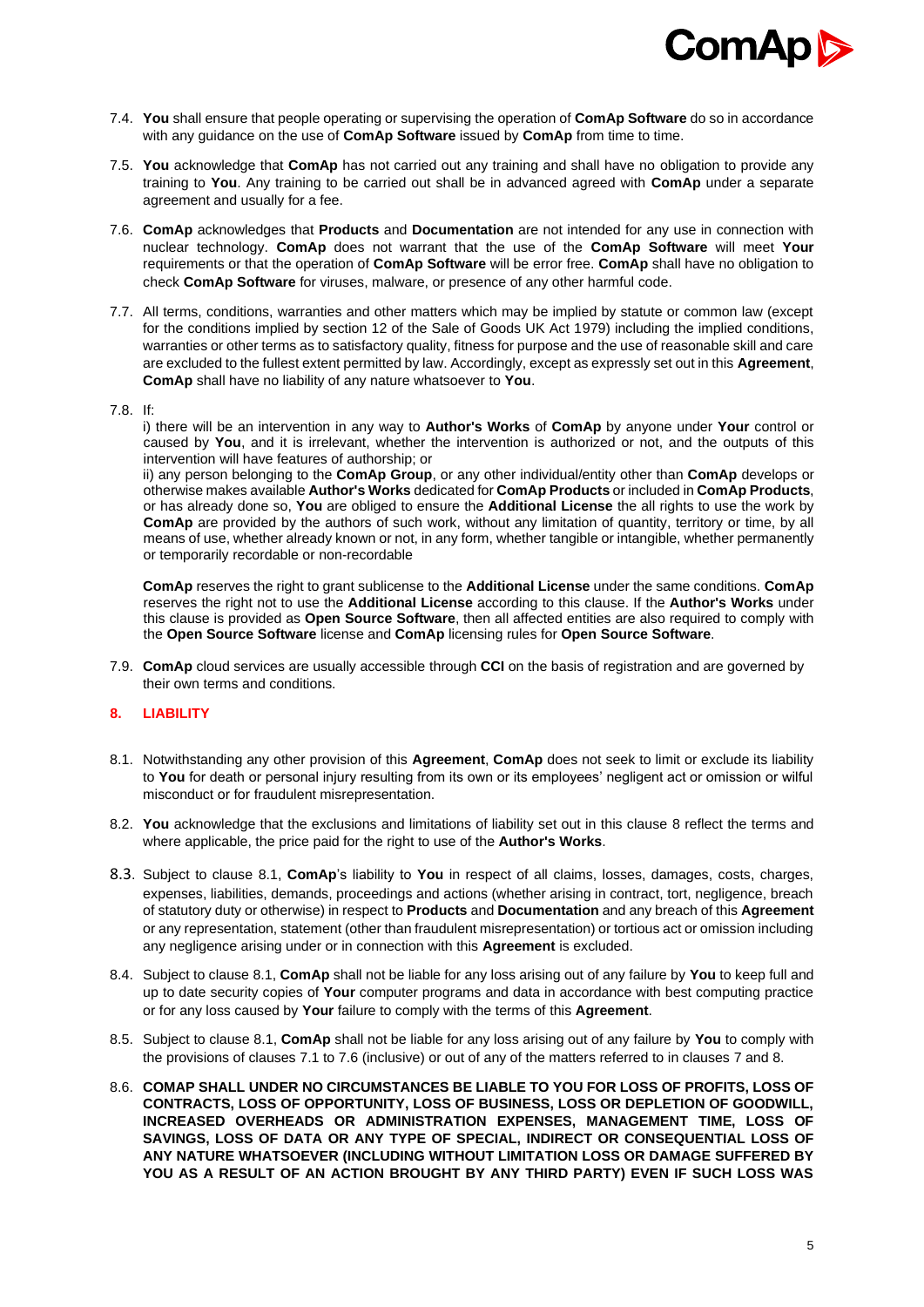

**REASONABLY FORESEEABLE OR COMAP HAD BEEN ADVISED OF THE POSSIBILITY OF YOU INCURRING THAT LOSS WHETHER UNDER THIS AGREEMENT OR OTHERWISE.**

- **9. WARRANTY**
- 9.1. **COMAP AUTHOR´S WORK IS PROVIDED "AS-IS" WITH ALL FAULTS AND WITHOUT WARRANTY OF ANY KIND EITHER EXPRESS OR IMPLIED, INCLUDING BUT NOT LIMITED TO THE WARRANTIES OF MERCHANTABILITY, FITNESS FOR A PARTICULAR PURPOSE, AGAINST INFRINGEMENT OR THAT THE OPERATION OF COMAP SOFTWARE WILL BE UNINTERRUPTED OR ERROR-FREE.**

## **10. DURATION AND TERMINATION**

- 10.1 This **Agreement** shall remain in place until termination in accordance with this clause.
- 10.2. **You** may terminate this **Agreement** at any time by giving notice to **ComAp**.
- 10.3. **ComAp** may cancel this **Agreement** by notice to **You.** Termination will take effect immediately without notice in the event **You** breach any term of this **Agreement** or in the event **Your** company ceases to exist without any legal successor.
- 10.4. If this **Agreement** is terminated, **You** will become an unauthorised user and **You** must stop using of all **Author's Work** of **ComAp**, destroy all copies of the **ComAp Software** including any back-up copies of **ComAp Software** and also to destroy **ComAp Software** from all storage media. **You** shall provide reasonable evidence of compliance with this clause to **ComAp** on request.

## **11. CONFIDENTIALITY**

- 11.1. **You** undertake that you will:
- 11.1.1. keep all information confidential;
- 11.1.2. not without the **ComAp**'s written consent disclose the Information in whole or in part to any other person save those of **Your** employees who need to have access to it in order for **You** to carry out **Your** obligations under this **Agreement**;
- 11.1.3. use the **Information** solely in connection with carrying out **Your** obligations under this **Agreement** or in connection with its implementation.
- 11.2. The provisions of the previous clause shall not apply to the whole or any part of the **Information** to the extent that it is:
- 11.2.1. trivial or obvious;
- 11.2.2. already in **Your** possession prior to receipt from **ComAp** or in the public domain, in case this is not a result of a breach of this clause or any other obligation of confidence;
- 11.2.3. required to be divulged by any Court, tribunal or governmental authority with competent jurisdiction.
- 11.3. **You** will make all employees aware of the confidentiality of the **Information** and the provisions of this clause and will ensure that they comply with its terms.
- 11.4. If **You** become aware of any breach of confidentiality by any of **Your** employees **You** shall promptly notify **ComAp** and give **ComAp** all reasonable assistance in connection with any proceedings which **ComAp** may institute against any such persons.
- 11.5. **You** shall indemnify and keep indemnified **ComAp** against all losses, damages, expenses and costs (including legal costs) incurred by **ComAp** as a result of any breach by **You** of this clause.
- 11.6. In the event of a breach, or threatened breach, of any of the provisions of this clause, the parties agree that the harm suffered by **ComAp** would not be compensable by monetary damages alone and, accordingly, that **ComAp** shall, in addition to other available legal or equitable remedies, be entitled to seek an injunction against such breach or threatened breach.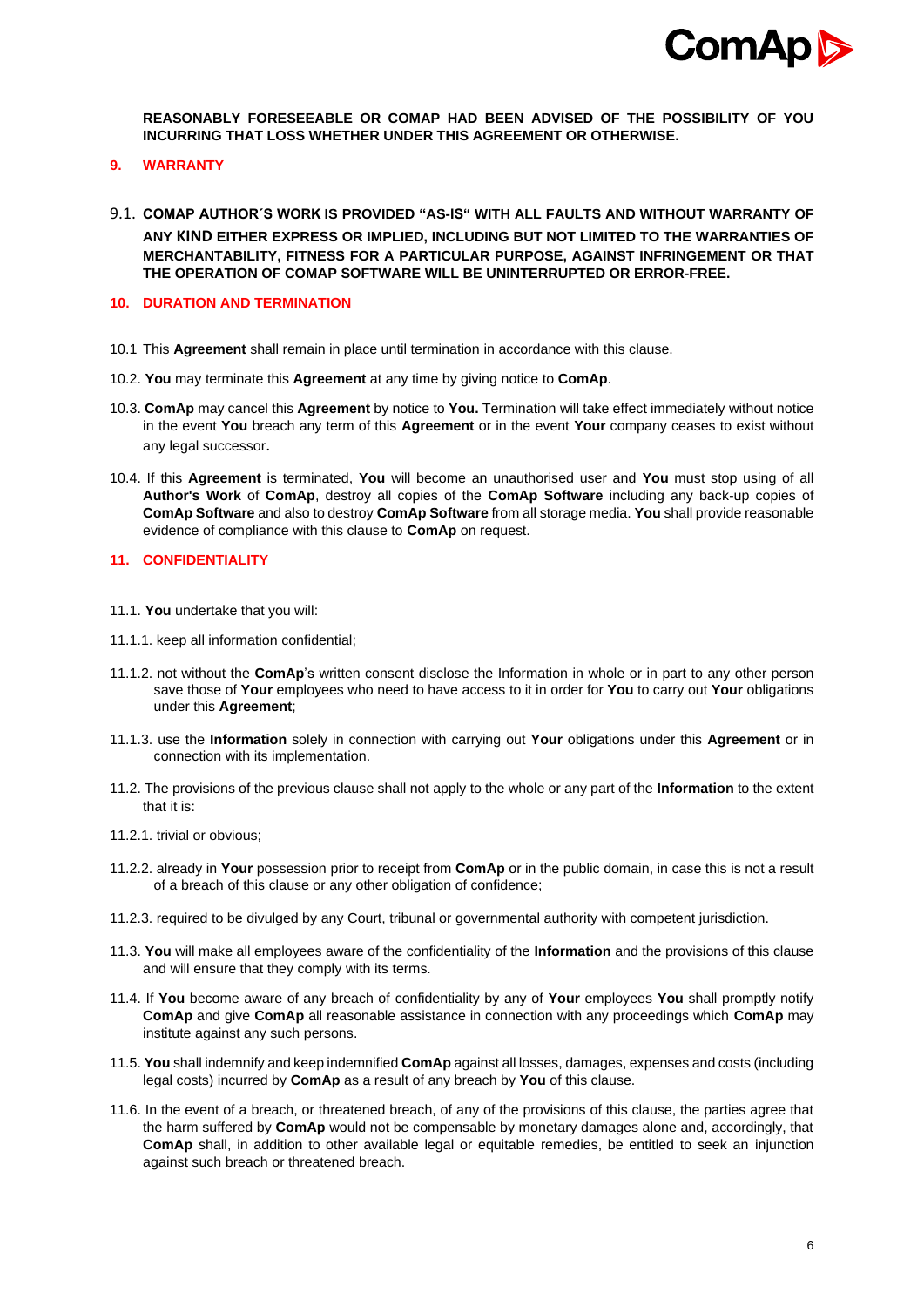

11.7. The provisions of this clause shall survive the termination (including expiry) of this **Agreement.**

## **12. GENERAL**

- 12.1 Any notice given under this **Agreement** must be in writing and delivered to, or posted by pre-paid registered post, to the last known address of the party to whom it is given, or electronically to the e-mail address provided for this purpose, and such notice shall be deemed to have been served at the time of delivery, or if posted, on the fifth day after posting.
- 12.2. No waiver by **ComAp** of any of **Your** obligations under this **Agreement** shall be deemed effective unless made by **ComAp** in writing nor shall any waiver by **ComAp** in respect of any breach be deemed to constitute a waiver of or a consent to any subsequent breach by **You** of **Your** obligations.
- 12.3. Each clause of this **Agreement** shall be interpreted separately. If the whole or any part of any such clause may prove to be illegal or unenforceable, the parties shall try to agree on a substitute clause for that which is invalid or unenforceable.
- 12.4. This **Agreement** constitutes the entire understanding between the parties concerning the subject matter of this **Agreement**. The parties confirm that they have not entered into this **Agreement** on the basis of any representations that are not expressly incorporated into this **Agreement**. Nothing in this **Agreement** purports to limit the liability of either party for fraudulent misrepresentation.
- 12.5. This **Agreement** is governed by the law of the Czech Republic, in particular by the Authorship Act No. 121/2000 Coll., by international treaties, and by other relevant legal regulations and treaties defining the protection of the rights to intangible property (TRIPS). The licensing process is governed by the Civil Code No. 89/2012 Coll., § 2358 and following.
- 12.6. In the event of any disputes or inconsistencies between the parties arising out of this **Agreement** and their terms and conditions, or arising out of or in connection with this **Agreement** or of their validity or of any documents arising from it, or made a part hereof or any amendments thereto, the parties undertake to develop all efforts to reach an amicable solution. If an amicable settlement does not occur within 30 days of the first notification of the reason of the dispute, then all disputes arising out of this **Agreement** shall be resolved, to the exclusion of the ordinary courts by a three-members Arbitral Tribunal whose composition will be appointed in accordance with the UNCITRAL Rules. Both parties shall take the decision of the above-mentioned arbitrators as final and binding, and such a decision may be enforced by any competent court. All fees incurred in connection with any arbitration proceedings shall be borne by the party that has failed in the dispute, except in cases where the arbitration award will be otherwise provided. The place of arbitration shall be in Prague, Czech Republic. The language of the arbitration will be English unless the parties agreed in the individual case otherwise.

#### **13. OPEN SOURCE**

- 13.1. Certain **Open Source Software** packages have been selected by **ComAp** to be provided with **ComAp Software** ("**Open Source Software**"). **Open Source Software** is not owned by **ComAp**, and is not included in the definition of as used in this **Agreement**. **Open Source Software** is distributed by **ComAp** to **You** for **Your** use under the terms of certain **Open Source Software** license agreements, upon **Your** request.
- 13.2. Certain copyright notices for such **Open Source Software** also are included in the open source materials, usually in the Legal Notices that are part of the users manuals. **You** acknowledge that the **Open Source Software** is third party software that has not been manufactured, tested or otherwise approved by **ComAp**. The **Open Source Software** is provided "**AS IS**," and **ComAp** does not make and specifically disclaims all express and implied warranties of every kind relating to the **Open Source Software** and/or use of the **Open Source Software** (including, without limitation, actual and implied warranties of merchantability and fitness for a particular purpose and non-infringement) as well as any warranties that **Open Source Software** (or any elements thereof) will achieve a particular results, or will be uninterrupted or error free. Nothing in this **Agreement** shall obligate **ComAp** to provide any support for **Open Source Softwar**e other than providing **You** with a copy of the **Open Source Software** licenses and source code in the open source materials or upon **Your** written request.

#### **14. TRADEMARKS**